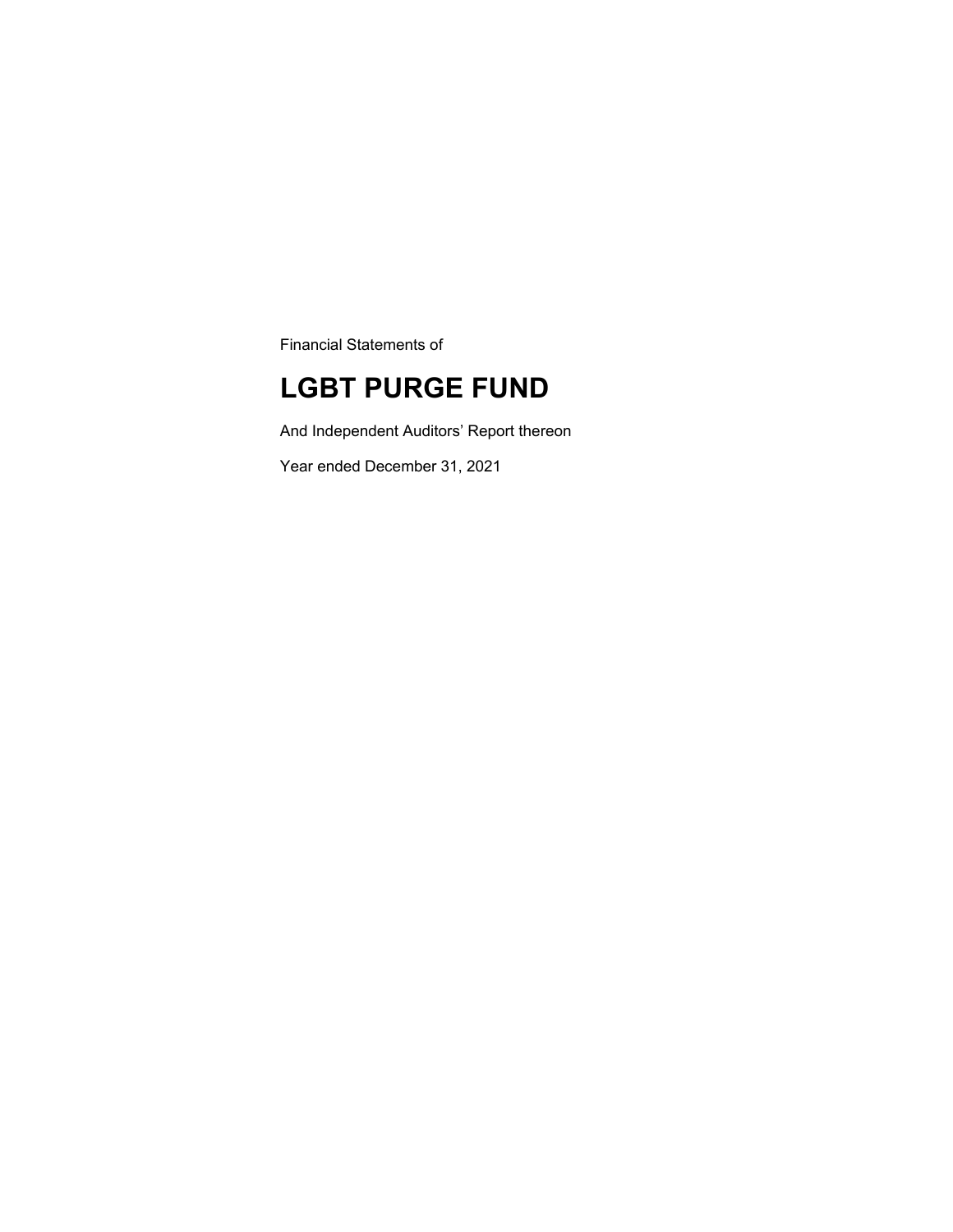

KPMG LLP 150 Elgin Street, Suite 1800 Ottawa ON K2P 2P8 Canada Tel 613-212-5764 Fax 613-212-2896

### **INDEPENDENT AUDITORS' REPORT**

To the Board of Directors of the LGBT Purge Fund

### *Opinion*

We have audited the financial statements of the LGBT Purge Fund (the Entity), which comprise:

- the statement of financial position as at December 31, 2021
- the statement of operations and changes in net assets for the year then ended
- the statement of cash flows for the year then ended
- and notes to the financial statements, including a summary of significant accounting policies

(Hereinafter referred to as the "financial statements").

In our opinion, the accompanying financial statements, present fairly, in all material respects, the financial position of the Entity for the year then ended, and its results of operations and changes in net assets and its cash flows for the year then ended in accordance with Canadian Accounting standards for not-for-profit organizations.

### *Basis for Opinion*

We conducted our audit in accordance with Canadian generally accepted auditing standards. Our responsibilities under those standards are further described in the "*Auditors' Responsibilities for the Audit of the Financial Statements*" section of our auditors' report.

We are independent of the Entity in accordance with the ethical requirements that are relevant to our audit of the financial statements in Canada and we have fulfilled our other ethical responsibilities in accordance with these requirements.

We believe that the audit evidence we have obtained is sufficient and appropriate to provide a basis for our opinion.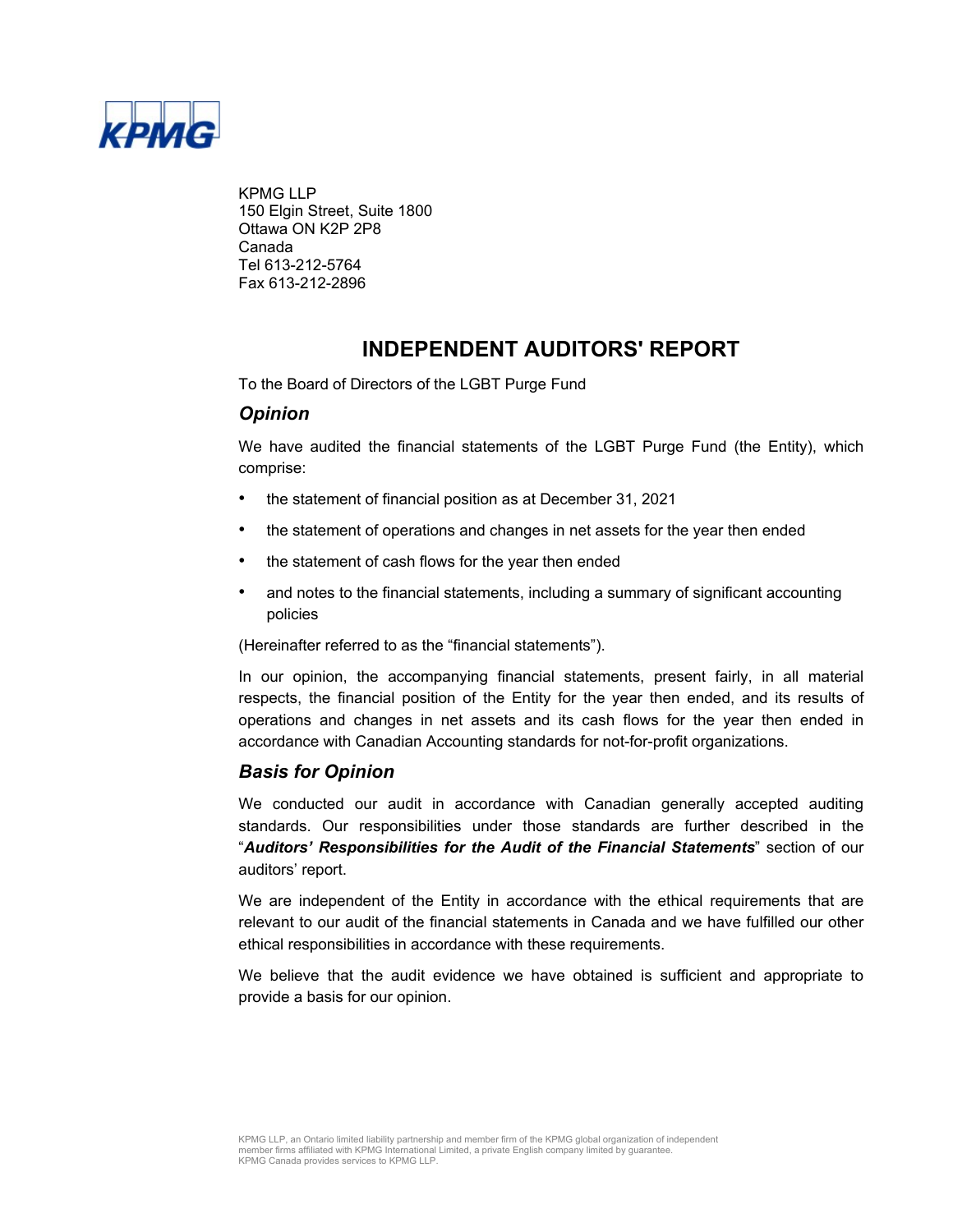

Page 2

### *Responsibilities of Management and Those Charged with Governance for the Financial Statements*

Management is responsible for the preparation and fair presentation of the financial statements in accordance with Canadian accounting standards for not-for-profit organizations, and for such internal control as management determines is necessary to enable the preparation of financial statements that are free from material misstatement, whether due to fraud or error.

In preparing the financial statements, management is responsible for assessing the Entity's ability to continue as a going concern, disclosing as applicable, matters related to going concern and using the going concern basis of accounting unless management either intends to liquidate the Entity or to cease operations, or has no realistic alternative but to do so.

Those charged with governance are responsible for overseeing the Entity's financial reporting process.

### *Auditors' Responsibilities for the Audit of the Financial Statements*

Our objectives are to obtain reasonable assurance about whether the financial statements as a whole are free from material misstatement, whether due to fraud or error, and to issue an auditors' report that includes our opinion.

Reasonable assurance is a high level of assurance, but is not a guarantee that an audit conducted in accordance with Canadian generally accepted auditing standards will always detect a material misstatement when it exists.

Misstatements can arise from fraud or error and are considered material if, individually or in the aggregate, they could reasonably be expected to influence the economic decisions of users taken on the basis of the financial statements.

As part of an audit in accordance with Canadian generally accepted auditing standards, we exercise professional judgment and maintain professional skepticism throughout the audit.

We also:

• Identify and assess the risks of material misstatement of the financial statements, whether due to fraud or error, design and perform audit procedures responsive to those risks, and obtain audit evidence that is sufficient and appropriate to provide a basis for our opinion.

The risk of not detecting a material misstatement resulting from fraud is higher than for one resulting from error, as fraud may involve collusion, forgery, intentional omissions, misrepresentations, or the override of internal control.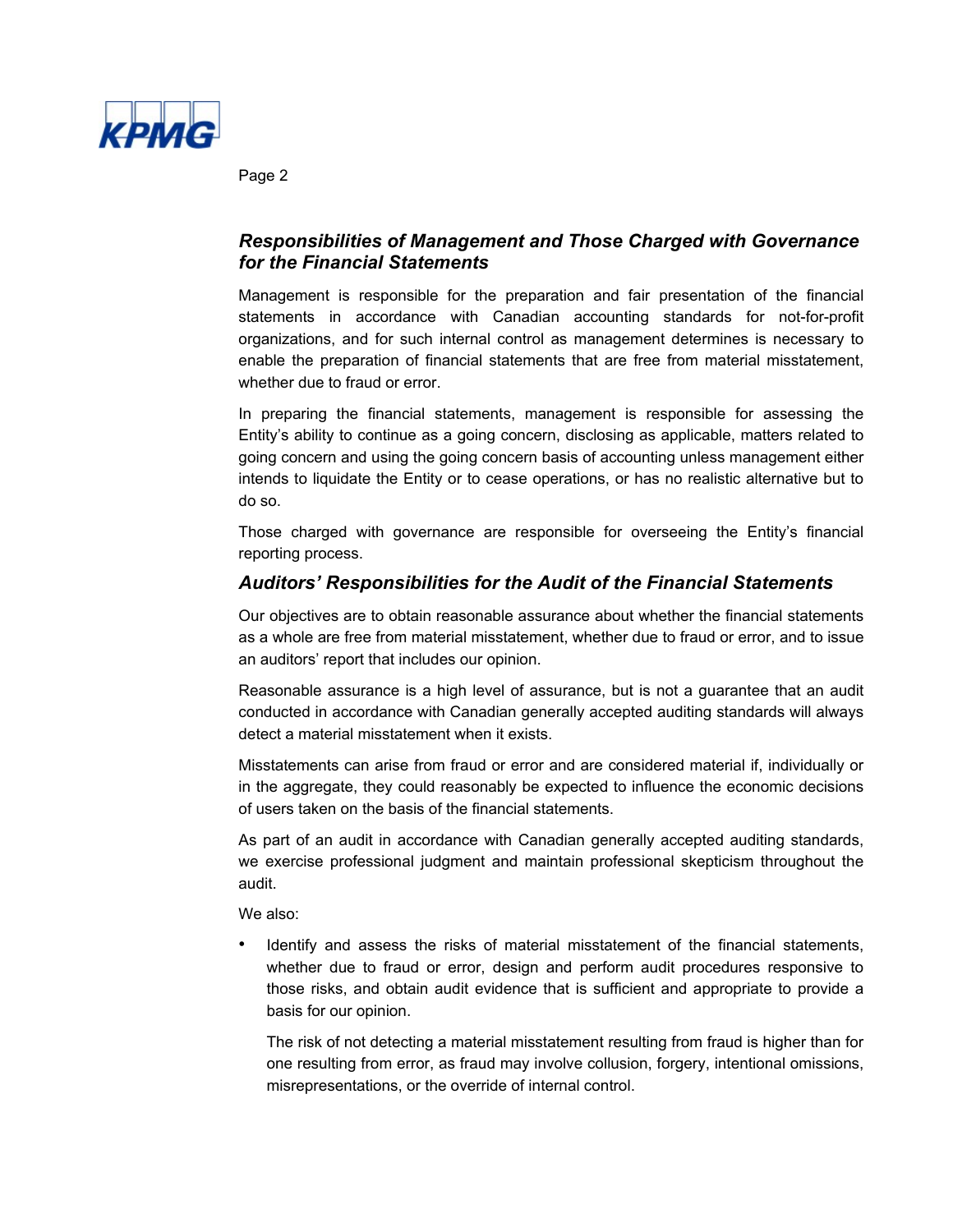

Page 3

- Obtain an understanding of internal control relevant to the audit in order to design audit procedures that are appropriate in the circumstances, but not for the purpose of expressing an opinion on the effectiveness of the Entity's internal control.
- Evaluate the appropriateness of accounting policies used and the reasonableness of accounting estimates and related disclosures made by management.
- Conclude on the appropriateness of management's use of the going concern basis of accounting and, based on the audit evidence obtained, whether a material uncertainty exists related to events or conditions that may cast significant doubt on the Entity's ability to continue as a going concern. If we conclude that a material uncertainty exists, we are required to draw attention in our auditors' report to the related disclosures in the financial statements or, if such disclosures are inadequate, to modify our opinion. Our conclusions are based on the audit evidence obtained up to the date of our auditors' report. However, future events or conditions may cause the Entity to cease to continue as a going concern.
- Evaluate the overall presentation, structure and content of the financial statements, including the disclosures, and whether the financial statements represent the underlying transactions and events in a manner that achieves fair presentation.
- Communicate with those charged with governance regarding, among other matters, the planned scope and timing of the audit and significant audit findings, including any significant deficiencies in internal control that we identify during our audit.

 $KPMG$  11P

Chartered Professional Accountants, Licensed Public Accountants Ottawa, Canada May 17, 2022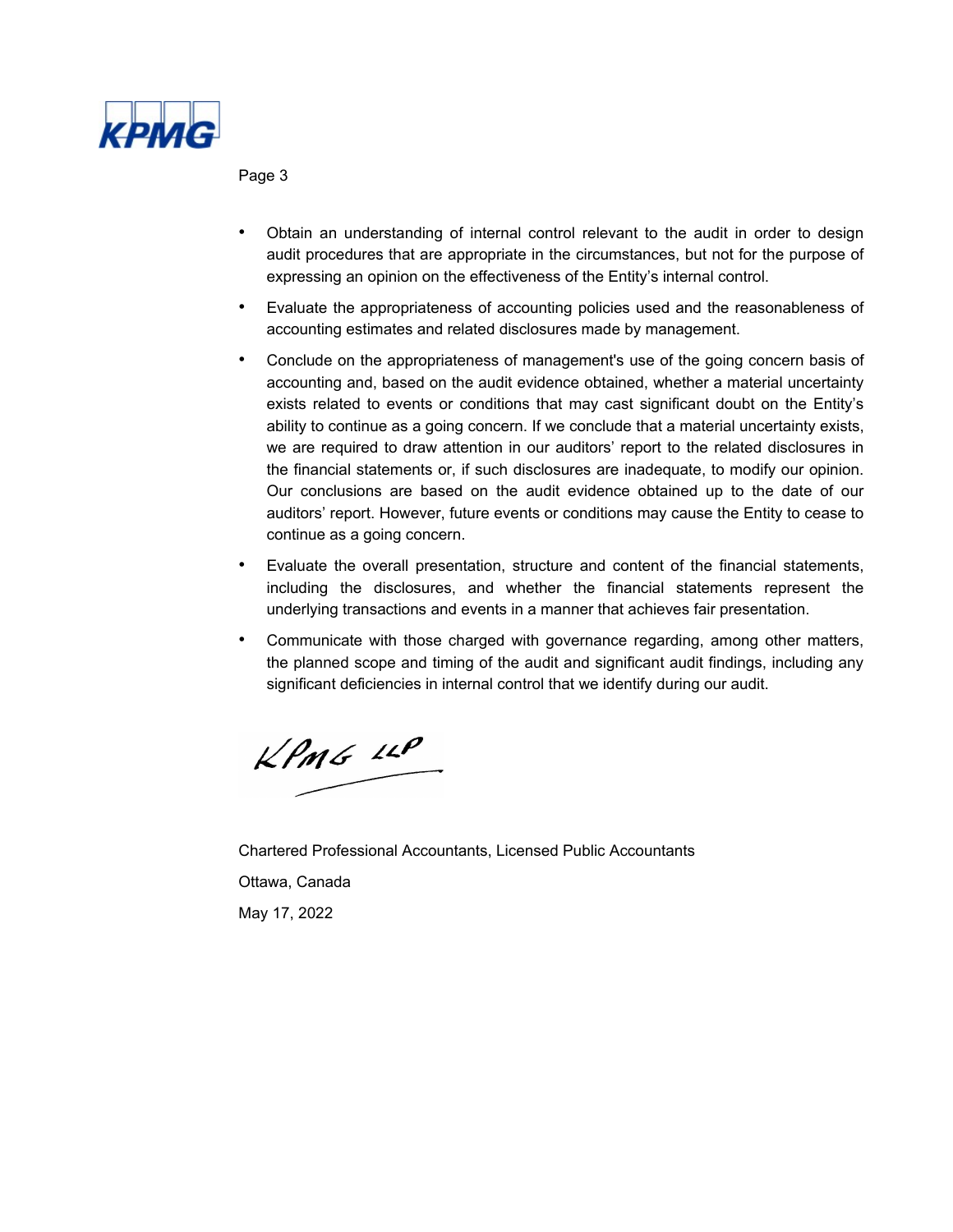Statement of Financial Position

December 31, 2021, with comparative information for 2020

|                                                                                                                                                  | 2021                                                  | 2020                                |
|--------------------------------------------------------------------------------------------------------------------------------------------------|-------------------------------------------------------|-------------------------------------|
| <b>Assets</b>                                                                                                                                    |                                                       |                                     |
| Current assets:<br>Cash and cash equivalents (note 2)<br>Accounts receivable<br>Interest receivable<br><b>HST</b> receivable<br>Prepaid expenses | \$<br>20,106,888<br>3,750<br>4,084<br>45,524<br>4,793 | \$<br>13,484,942<br>9,145<br>44,031 |
|                                                                                                                                                  | \$<br>20,165,039                                      | \$<br>13,538,118                    |
| <b>Liabilities and Net Deficit</b>                                                                                                               |                                                       |                                     |
| Current liabilities:<br>Accounts payable and accrued liabilities (note 3)                                                                        | \$<br>65,031                                          | \$<br>41,175                        |
| Deferred settlement revenue                                                                                                                      | 20,100,008                                            | 13,496,943                          |
| Net deficit                                                                                                                                      |                                                       |                                     |
| Impact of COVID-19 (note 5)                                                                                                                      |                                                       |                                     |
|                                                                                                                                                  | \$<br>20,165,039                                      | \$<br>13,538,118                    |

See accompanying notes to financial statements.

On behalf of the Board:

\_\_\_\_\_\_\_\_\_\_\_\_\_\_\_\_\_\_\_\_\_\_\_\_\_\_\_\_\_\_\_\_\_\_ Director

Director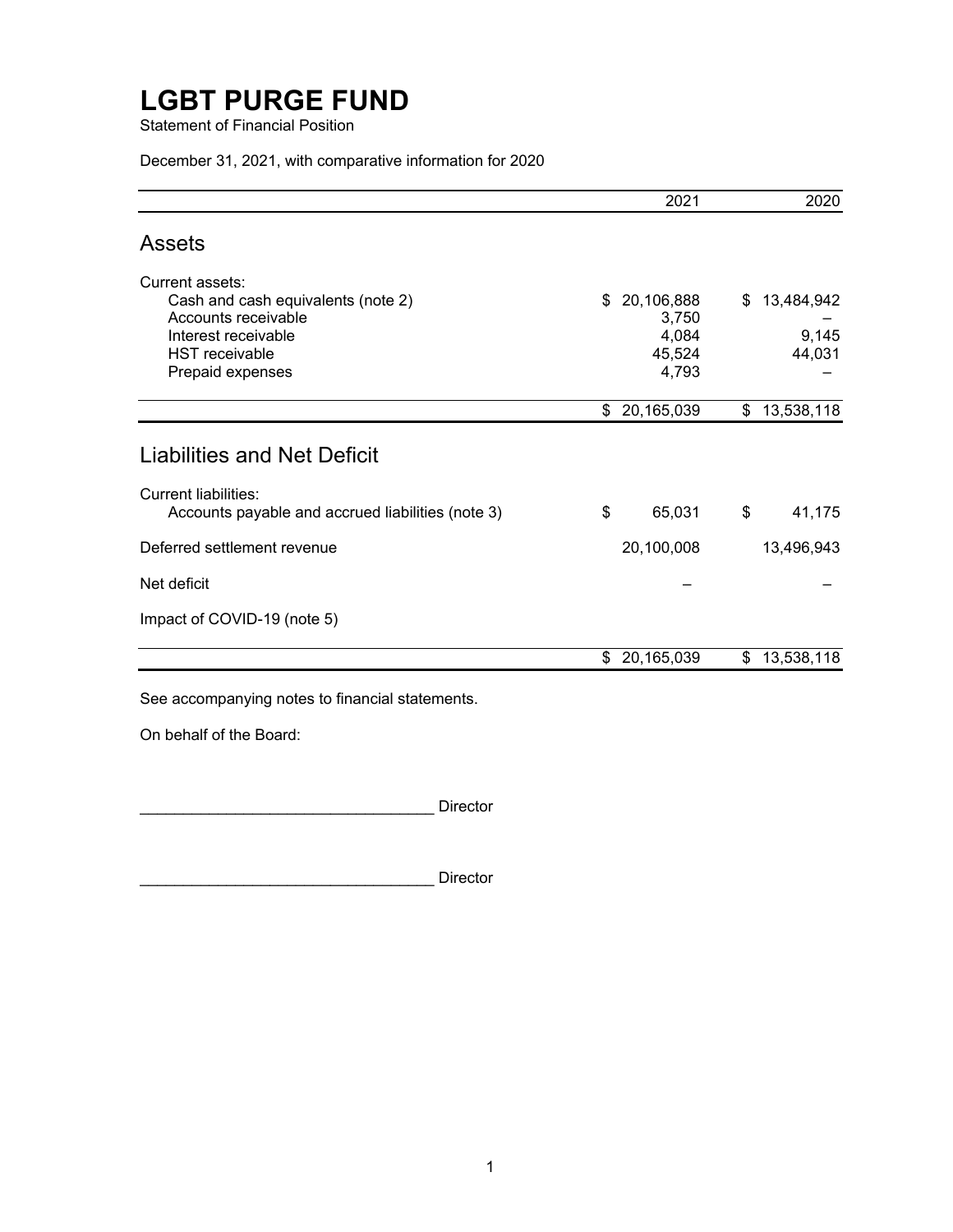Statement of Operations and Changes in Net Assets

Year ended December 31, 2021 with comparative information for 2020

|                                                                            | 2021                       | 2020                       |
|----------------------------------------------------------------------------|----------------------------|----------------------------|
| Revenue:                                                                   |                            |                            |
| Government legal settlement payment (annual allocation)<br>Interest Income | \$<br>2,110,349<br>135,375 | \$<br>1,221,154<br>188,891 |
|                                                                            | 2,245,724                  | 1,410,045                  |
| Expenses:                                                                  |                            |                            |
| Operating expenses (schedule 1)<br>Project expenses (schedule 2):          | 389,793                    | 247,351                    |
| <b>LGBTQ2 National Monument Project</b>                                    | 1,042,514                  | 534,365                    |
| Training, Diversity and Inclusion Project ("Schedule K")                   | 155,172                    | 242,960                    |
| <b>CMHR Exhibition</b>                                                     | 2,578                      | 136,596                    |
| Historical Documents ("Schedule L")                                        | 174,576                    | 43,686                     |
| <b>Community Grants and Projects</b>                                       | 481,091                    | 191,458                    |
|                                                                            | 2,245,724                  | 1,396,416                  |
| Excess of revenue over expenses                                            |                            | 13,629                     |
| Net deficit, beginning of year                                             |                            | (13, 629)                  |
| Net deficit, end of year                                                   | \$                         | \$                         |

See accompanying notes to financial statements.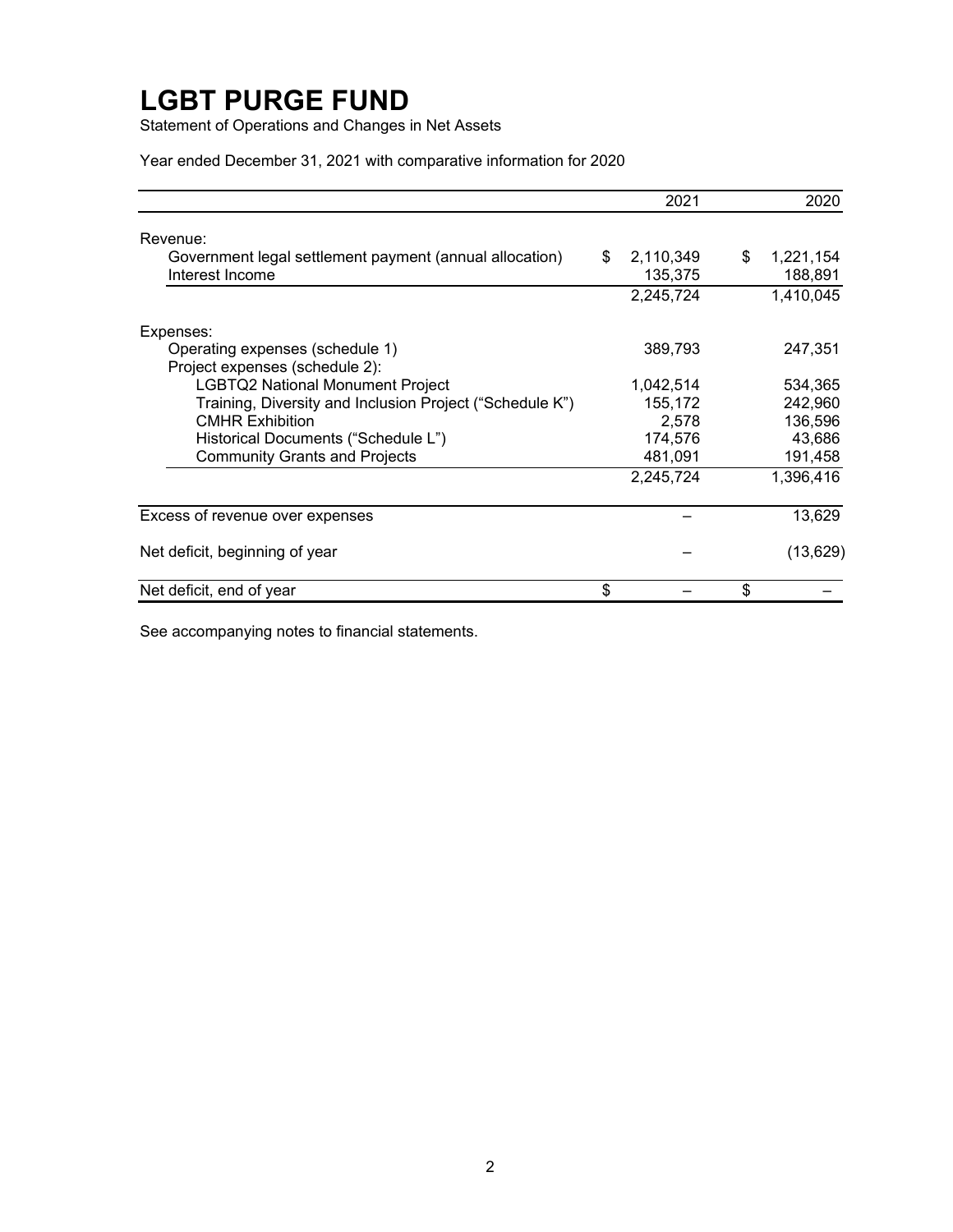Statement of Cash Flows

Year ended December 31, 2021 with comparative information for 2020

|                                              | 2021             | 2020             |
|----------------------------------------------|------------------|------------------|
| Cash provided by (used in):                  |                  |                  |
| Operating activities:                        |                  |                  |
| Excess of revenue over expenses              |                  | \$<br>13,629     |
| Change in non-cash operating working capital |                  |                  |
| Accounts receivable                          | (3,750)          |                  |
| Interest receivable                          | 5,061            | 19,641           |
| <b>HST</b> receivable                        | (1, 493)         | (44, 031)        |
| Prepaid expenses                             | (4, 793)         |                  |
| Accounts payable and accrued liabilities     | 23,856           | (17, 360)        |
| Deferred settlement revenue                  | 6,603,065        | (1, 221, 155)    |
|                                              | 6,621,946        | (1,262,905)      |
| Increase (decrease) in cash                  | 6,621,946        | (1,249,276)      |
| Cash, beginning of year                      | 13,484,942       | 14,734,218       |
| Cash, end of year                            | 20,106,888<br>\$ | \$<br>13,484,942 |

See accompanying notes to financial statements.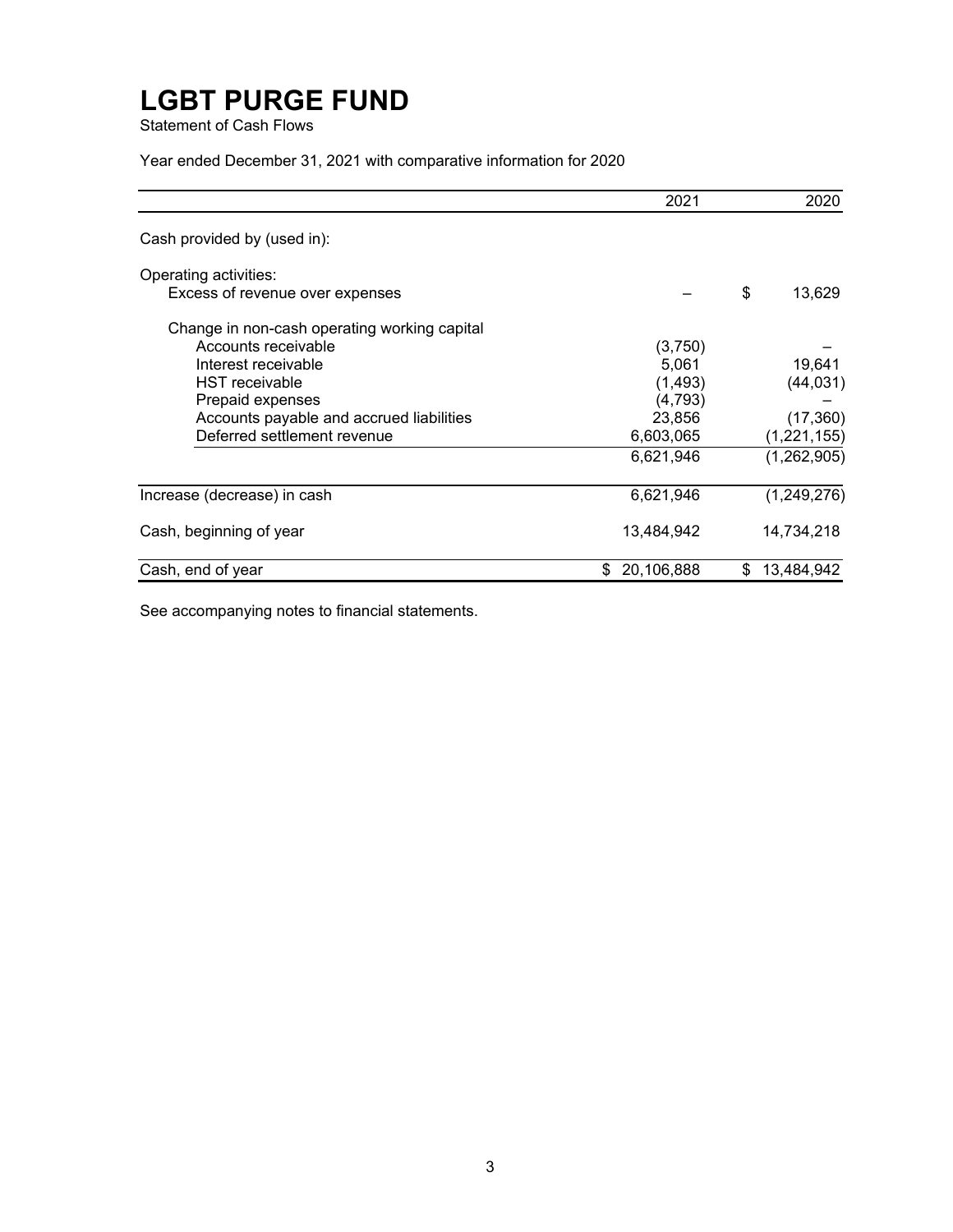Notes to Financial Statements

Year ended December 31, 2021

The LGBT Purge Fund (the "Entity") is a not-for-profit organization established and incorporated on October 19, 2018 under the Canada Not-for-Profit Corporations Act. As the Entity is not-forprofit, it is exempt from income taxes under paragraph 149(1)(l) of the Income Tax Act (Canada).

Its mandate is to receive, hold, invest, manage and disburse funds entrusted to it in accordance with the Final Settlement Agreement (approved by the Federal Court of Canada on June 18, 2018) and the Second Supplementary Agreement (approved by the Federal Court of Canada on March 5, 2019) in the matter of *Ross et al v Canada.* The Entity will fund the mandatory projects identified in the Final Settlement Agreement and will also fund additional projects or initiatives in accordance with its mandate, objects, and with the approval of the Board of Directors of the Entity.

#### **1. Significant accounting policies:**

The financial statements have been prepared by management in accordance with the Canadian accounting standards for not-for-profit organizations in Part III of the CPA Canada Handbook – Accounting and follows the deferral method of accounting for contributions.

The significant accounting policies are as follows:

(a) Revenue recognition:

Restricted contributions are recognized as revenue in the year in which the related expenses are incurred. Unrestricted contributions are recognized as revenue when they are received or receivable if the amount receivable can be reasonably estimated and its collection is reasonably assured.

(b) Financial instruments:

Financial instruments are recorded at fair value on initial recognition. Financial instruments are subsequently recorded at cost or amortized cost unless management has elected to carry the instruments at fair value. The Entity has not elected to carry any such financial instruments at fair value.

Financial instruments are adjusted by transaction costs incurred on acquisition and financing costs, which are amortized using the straight-line method.

Financial assets are assessed for impairment on an annual basis at the end of the fiscal year if there are indicators of impairment. If there is an indicator of impairment, the Entity determines if there is a significant adverse change in the expected amount or timing of future cash flows from the financial asset. If there is a significant adverse change in the expected cash flows, the carrying value of the financial asset is reduced to the highest of the present value of the expected cash flows, the amount that could be realized from selling the financial asset or the amount the Entity expects to realize by exercising its right to any collateral. If events and circumstances reverse in a future year, an impairment loss will be reversed to the extent of the improvement, not exceeding the initial carrying value.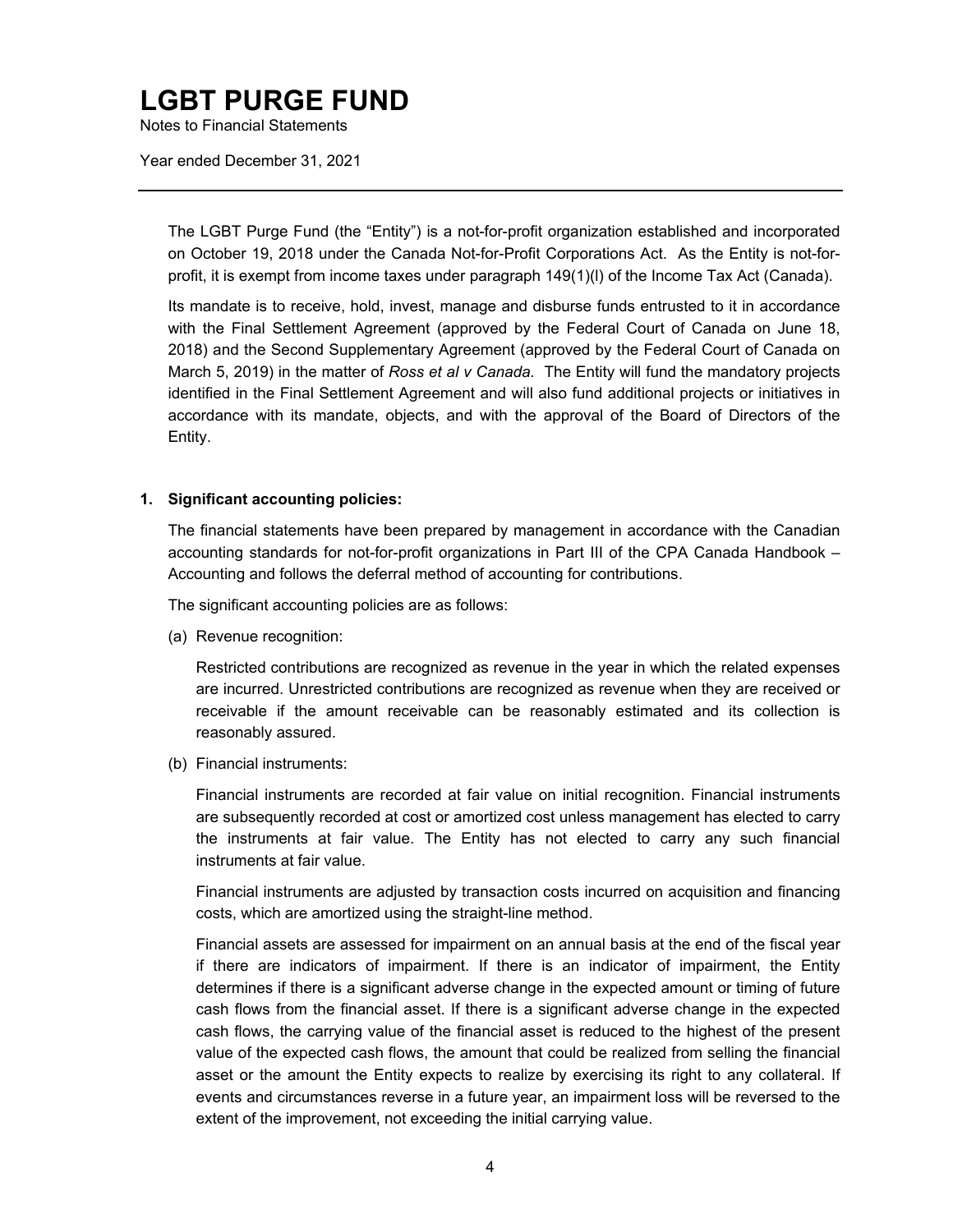Notes to Financial Statements (continued)

Year ended December 31, 2021

#### **1. Significant accounting policies (continued):**

(c) Use of estimates:

The preparation of the financial statements requires management to make estimates and assumptions that affect the reported amounts of assets and liabilities and disclosure of contingent assets and liabilities at the date of the financial statements and the reported amounts of revenue and expenses during the year. Actual results could differ from those estimates. These estimates are reviewed annually and as adjustments become necessary, they are recognized in the financial statements in the year in which they become known.

#### **2. Credit facilities:**

The Entity has a credit facility for \$75,000 with a Canadian financial institution, made up of a \$50,000 line of credit and \$25,000 in credit card limits. At year-end, \$5,026 (2020 - \$630) was drawn against this facility.

#### **3. Accrued liabilities:**

At year-end, there were no amounts payable for government remittances.

#### **4. Financial risk management:**

(a) Liquidity risk:

Liquidity risk is the risk that the Entity will be unable to fulfill its obligations on a timely basis or at a reasonable cost. The Entity does not believe it is subject to significant liquidity risk.

(b) Credit risk:

Credit risk refers to the risk that a counterparty may default on its contractual obligations resulting in a financial loss. The Entity does not believe it is subject to significant credit risk.

(c) Market risk:

Market risk is the risk that the fair value or future cash flows of a financial instrument will fluctuate because of changes in market prices. Market risk comprises three types of risk: currency risk, interest rate risk and other price risk.

(i) Currency risk:

Currency risk is the risk that the fair value or future cash flows of a financial instrument will fluctuate because of changes in foreign exchange rates. The Entity does not hold financial instruments in foreign currencies and does not believe it is subject to significant currency risk.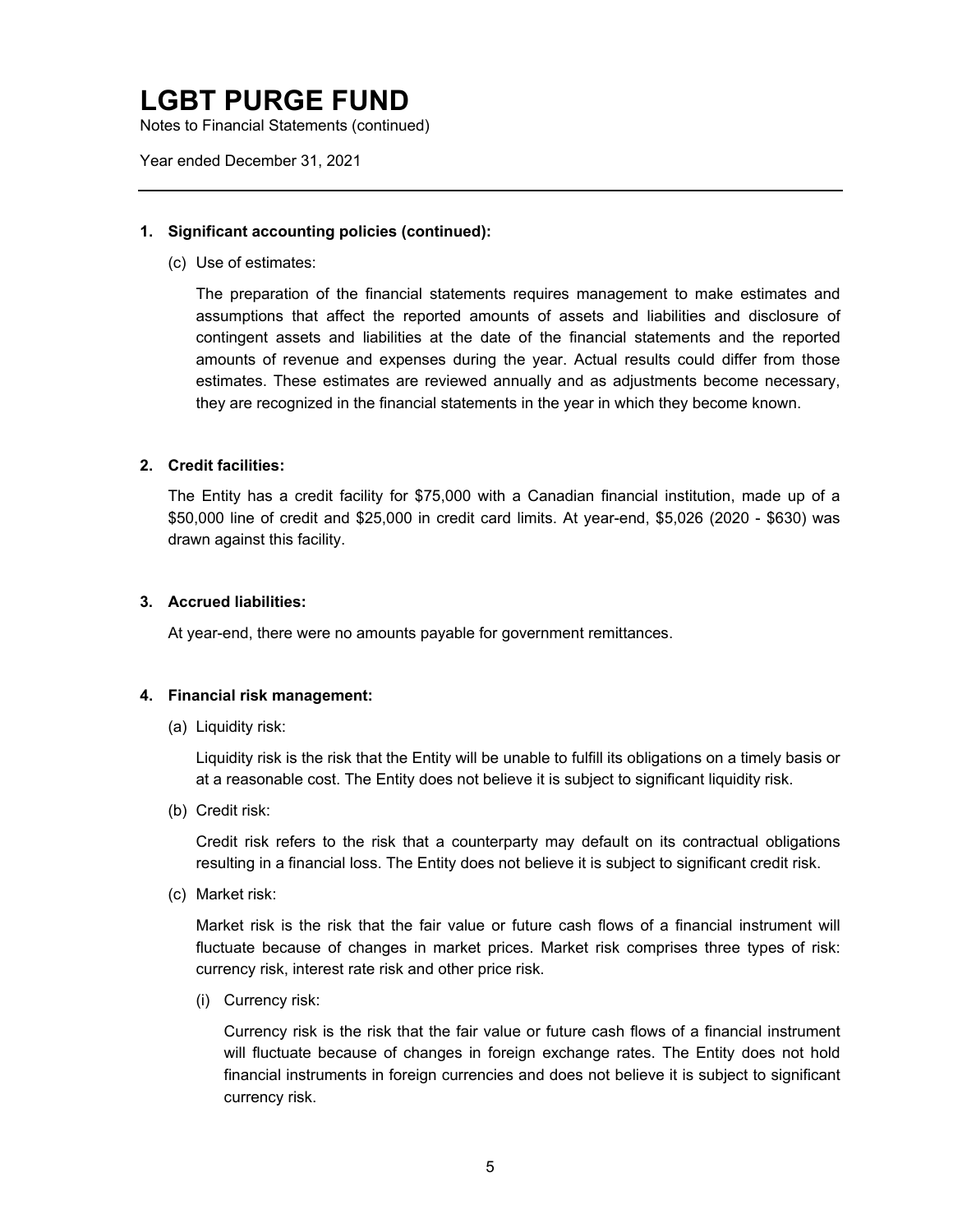Notes to Financial Statements (continued)

Year ended December 31, 202–

#### **4. Financial risk management (continued):**

- (c) Market risk (continued):
	- (ii) Interest rate and other price risk:

Interest rate risk is the risk that the fair value or future cash flows of a financial instrument will fluctuate because of changes in market interest rates. Other price risk is the risk that the fair value or future cash flows of a financial instrument will fluctuate because of changes in market prices (other than those arising from interest rate risk or currency risk), whether those changes are caused by factors specific to the individual financial instrument or its issuer, or factors affecting all similar financial instruments traded in the market. The Entity is exposed to interest rate risk as a result of its cash equivalents and credit facilities. The Entity does not believe it is subject to significant other price risk.

#### **5. Impact of COVID-19:**

In March 2020, the COVID-19 outbreak was declared a pandemic by the World Health Organization and has had a significant financial, market and social dislocating impact. The situation is fluid and the ultimate duration and magnitude of the impact on the economy and on all aspects of operations are unknown.

Financial statements are required to be adjusted for events occurring up to the date of the auditors' report which provide additional evidence relating to conditions that existed at year-end. Management has assessed the financial impacts and there are no additional adjustments required to the financial statements at this time.

The ultimate duration and magnitude of the pandemic's impact on the Entity's operations and financial operations is not known at this time. These impacts could include a decline in future cash flows, changes to the value of assets and liabilities and the use of accumulated net assets to sustain operations. An estimate of the financial effect of the pandemic is not predictable at this time.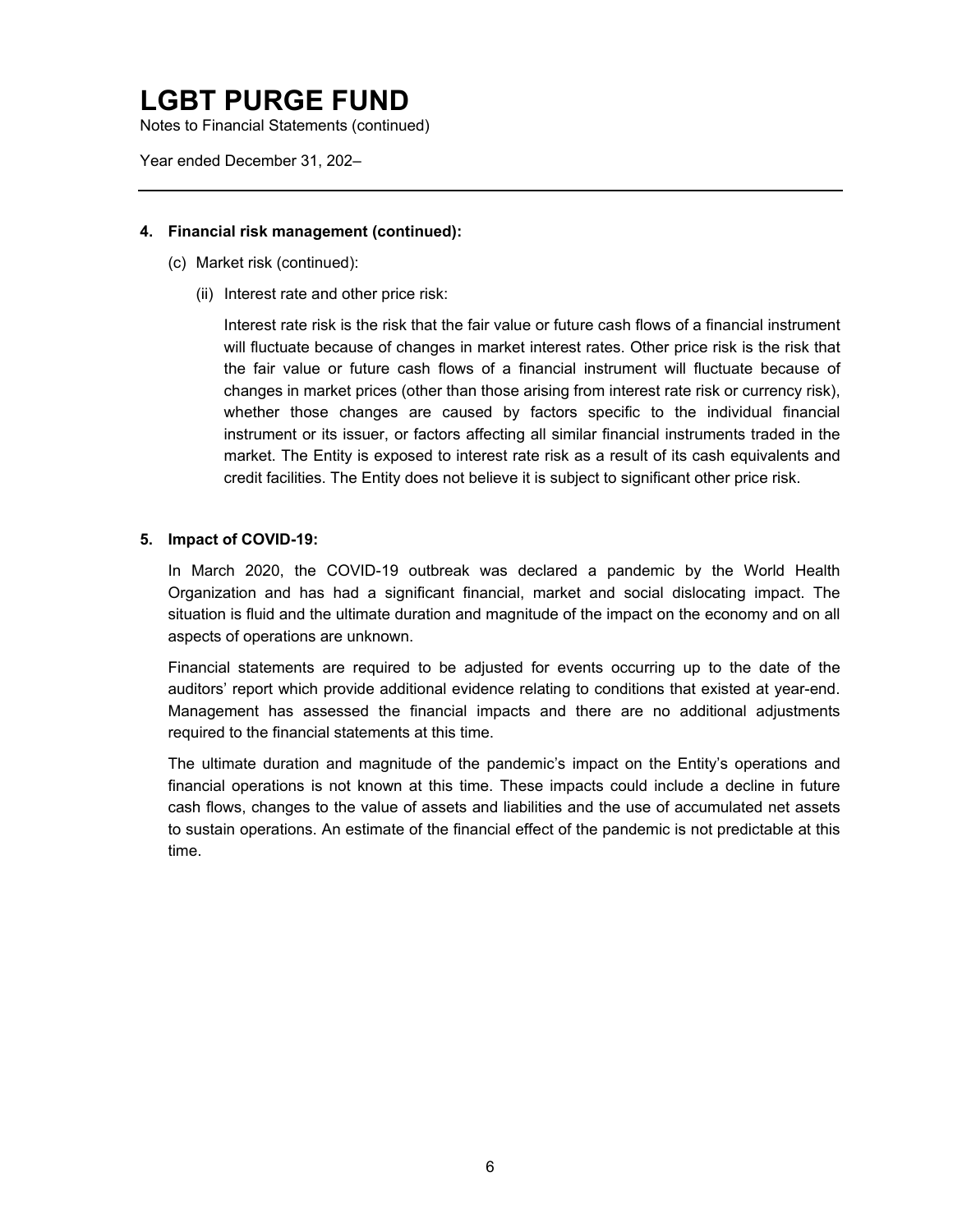Schedule 1 – Schedule of Operating Expenses

Year ended December 31, 2021 with comparative information for 2020

|                                        | 2021          | 2020          |
|----------------------------------------|---------------|---------------|
| Operating expenses:                    |               |               |
| Legal and professional fees            | \$<br>183,495 | \$<br>47,047  |
| Salary                                 | 142,917       | 142,783       |
| Travel                                 | 21,978        | 2,111         |
| <b>Stipends</b>                        | 15.120        | 19,740        |
| Office and administrative expenses     | 16,252        | 7,819         |
| Promotional and communication expenses | 2,310         | 16,798        |
| Other                                  | 2,453         | 6,615         |
| Consultant                             | 1.876         |               |
| Hospitality                            | 1,850         |               |
| Gifts and donations                    | 1,000         | 1,750         |
| Translation                            | 542           | 2,688         |
|                                        | \$<br>389,793 | \$<br>247,351 |